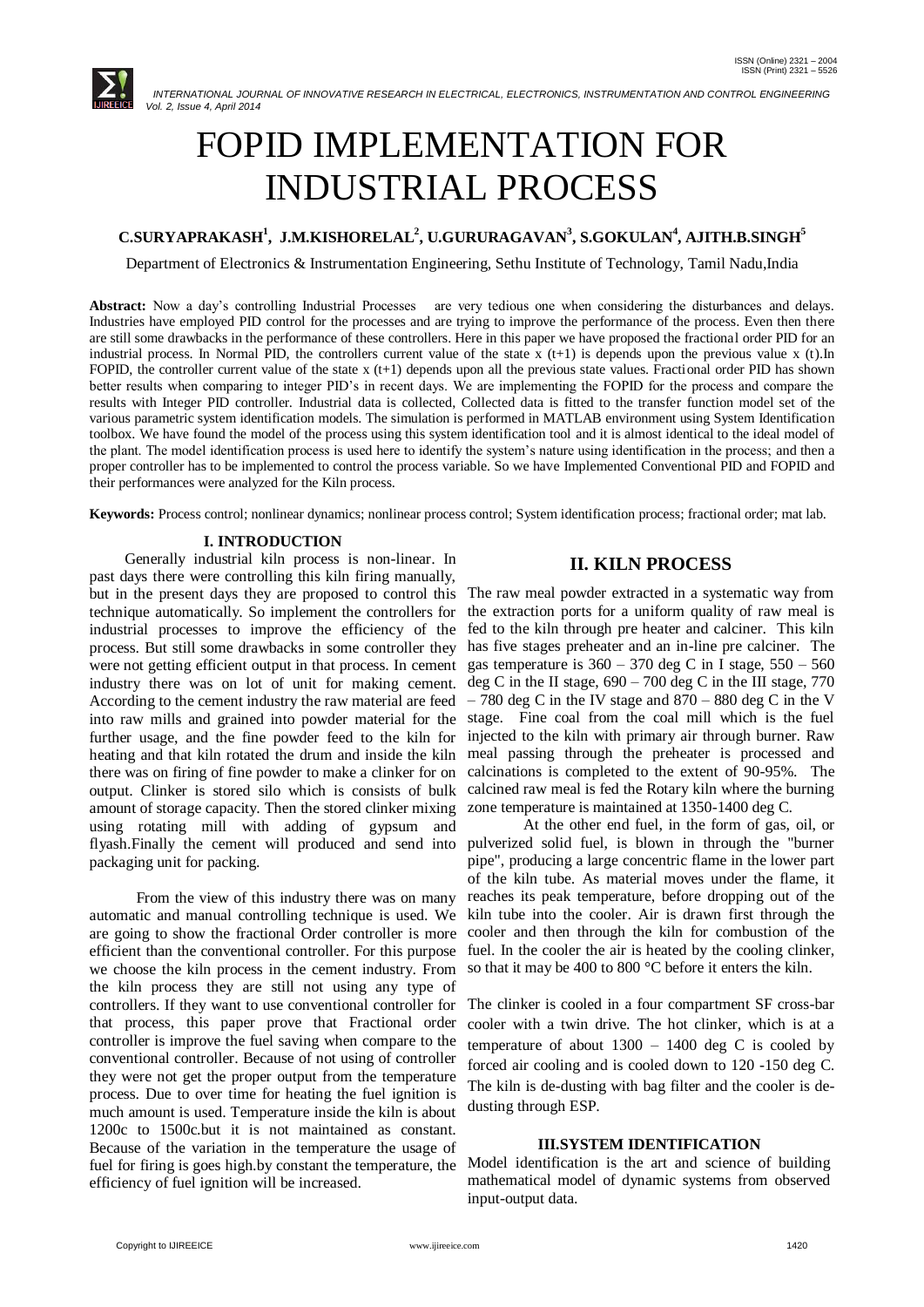

Figure1: kiln unit

## *Steps in Model Identification:*

The block diagram showing various steps involved in system identification are shown in fig.1.The system identification problem can be divided into a number of sub problems:

- Experimental design
- Data collection
- Model structure selection
- Model parameter Estimation
- Model Validation

Experimental Planning & Data Collection.It is the basis for the identification procedure, where process experiments are designed and conducted.



Figure 2: Block diagram of system identification

the purpose is to maximize the information content in the data, within the limits imposed by the process.

Model Structure Selection

The choice of appropriate model structure  $\mu$  is most crucial for a successful identification application. This choice must be based both on an understanding of identification procedure and on insights and knowledge about the system to be identified.

# **General aspects of choice of model structure**

## *1. Choose the type of modelset*

Selection between nonlinear and linear models, between input-output, black-box and physically parameterized state space models and so on.

## *2. To choose the type of model set*

This involves issues like selecting the order of the state space model, the degree of the polynomial in a model. It also contains the problem of which variables to include in the model description. We thus have to select  $\mu$  from a given, increasing chain structures

# $\mu_1 \subset \mu_2 \subset \mu_3$ ...............

#### *3. To choose the model parameterization*

When a model  $\mu$  has been decided on, it remains to parameterizes it, that is to find a suitable model structure  $\mu^*$  whose range equal  $\mu^*$ .



Figure 3: System Identification Tool

Select the time domain data signal in the data import column of the matlab. Import input (feed) and output (RPM) values in the work space variable of the system identification. The data's are imported into the workspace mainly to obtain the transfer function. The means are removed from the work space data in the pre-process. Then estimate the process module. Since the equation is second degree, the number of poles is selected as two (P2D Method). Finally the transfer function is derived.

# **IV. CONTROLLERS**

Today, a number of different controllers are used in industry and in many other fields. In quite general way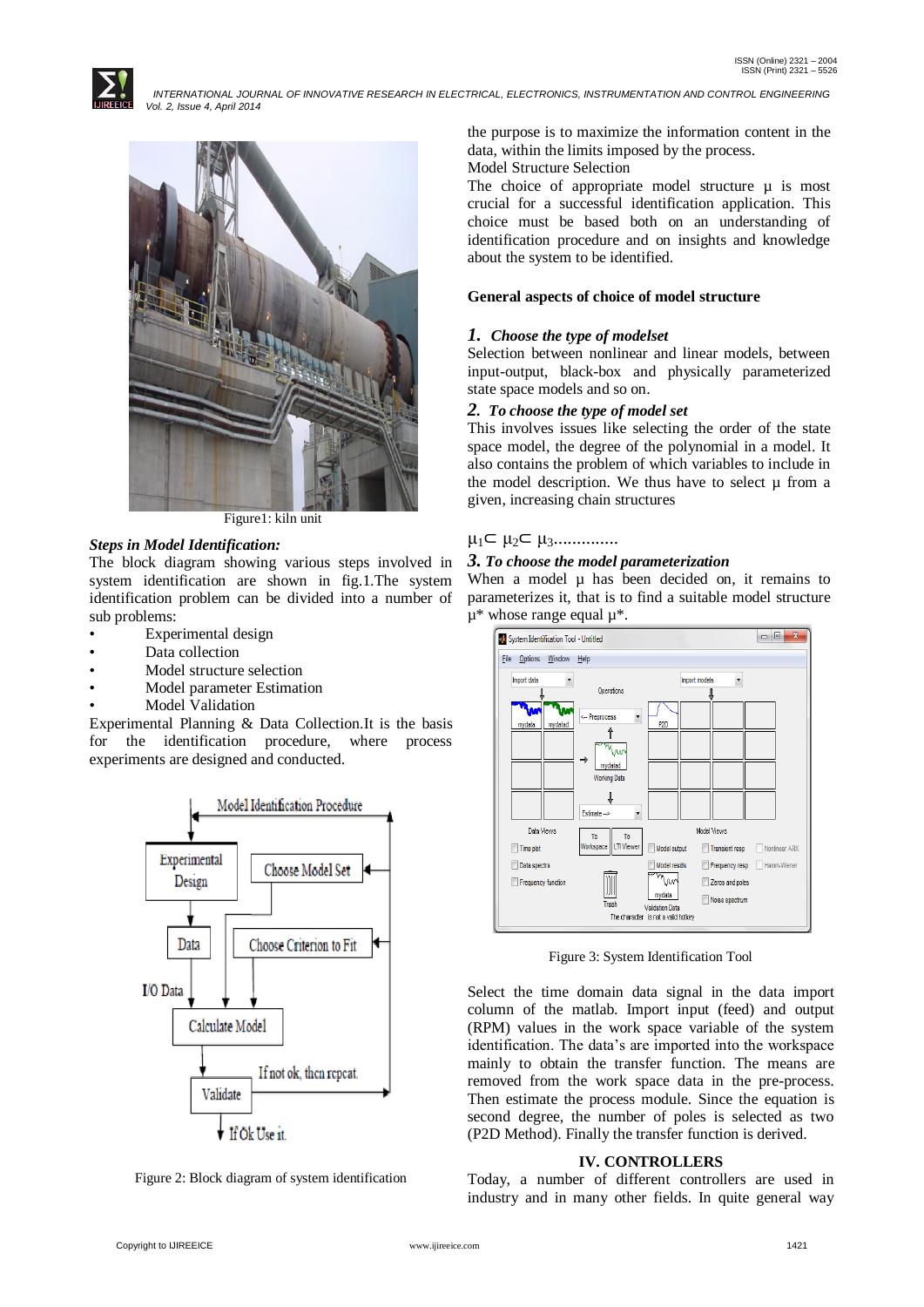

those controllers can be divided into two main groups:

- Conventional controllers
- Unconventional controllers

As conventional controllers we can count the controllers known for years now, such as P, PI, PD, PID, Otto-Smith.etc, and all their different types and realizations,It is a characteristic of all conventional controllers that one has to know a mathematical model of the process in order to design a controller. Unconventional controllers utilize a new approaches to the controller design in which knowledge of a mathematical model of a process generally is not required.

Many industrial processes are nonlinear and thus complicate to describe mathematically. However, it is known that a good many nonlinear processes can satisfactory controlled using PID controllers providing that controller parameters are tuned well. Practical experience shows that this type of control has a lot of sense since it is simple and based on 3 basic behavior types: proportional (P), integrative (I) and derivative (D). Instead of using a small number of complex controllers, a larger number of simple PID controllers is used to control simpler processes • in an industrial assembly in order to automates the certain can be measured. The results of their analysis are more complex process. PID controller and its different summarized below for types such as P, PI and PD controllers are today a basic 1. Proportional controllers building blocks in control of various processes. In spite 2. proportional-integral controllers their simplicity, they can be used to solve even a very 3. proportional-integral-derivative controllers complex control problems, especially when combined with different functional blocks, filters (compensators or correction blocks), selectors etc. A continuous development of new control algorithms insure that the time of PID controller has not past and that this basic algorithm will have its part to play in process control in foreseeable future. It can be expected that it will be a backbone of many complex control systems.

#### **V. PID CONTROL**

 PID controller is used when dealing with higher order capacitive processes (processes with more than one energy storage) when their dynamics are not similar to the Due to the absence of appropriate mathematical methods, dynamics of an integrator (like in many thermal processes). Derivative mode improves stability of the system and enables increase in gain K and decrease in integral time constant Ti, which increases speed of the controller response. PID controller is often used in industry, but also in the control of mobile objects (course and trajectory following included) when stability and precise reference following are required. Conventional autopilots are the most part of PID type controllers

# ZIEGLER-NICHOLS METHOD

In the 1940's, Ziegler and Nichols devised two empirical methods for obtainingcontroller parameters. Their methods were used for non-first order plus deadime situations, and involved intense manual calculations. With French acronym of "Commande Robuste d'Ordre Non improved optimization software, most manual methods such as these are no longer used.

# COHEN AND COON METHOD

Cohen and Coon observed that the response of most processing units to an input change. It had a sigmoidal

| Ziegler-Nichols Method          |        |          |      |  |
|---------------------------------|--------|----------|------|--|
| Control                         | Kp     | Kd       | Ki   |  |
| type                            |        |          |      |  |
| P                               | 0.5Ku  |          |      |  |
|                                 |        |          |      |  |
| PI                              | 0.45Ku | 1.2Ku/Tu |      |  |
|                                 |        |          |      |  |
| <b>PID</b>                      | 0.6Ku  | $2Ku$ Tu | KT/8 |  |
| Table 1: Ziegler-Nichols Method |        |          |      |  |

shape which can be adequately approximated by the response of first order system with dead time. It has three parameters static gain K, dead time td, and time constant τ. It is easy to estimate the values of these three parameters. By using Cohen coon method its derived that the controller setting using load changes and various performance criteria, such as:

- One-quarter decay ratio
- Minimum offset
- Minimum integral square error(ISE)

| Parameter   | Speed of<br>response | Stability | Accuracy |
|-------------|----------------------|-----------|----------|
| Increase Kp | Increase             | Detroite  | Improve  |
| Increase Ki | Decrease             | Detroite  | Improve  |
| Increase Kd | Increase             | Improve   | No input |

Table 2.Parameter Table

#### **VI. FRACTIONAL ORDER CONTROL**

fractional-order dynamical systems have only been studied marginally in the theory and practice of control systems. Some successful attempts have been under-taken but generally the study in the time domain has been almost avoided. However, in the last years a renewed interest has been devoted to fractional order systems in the area of automatic control.

It is possible to apply non integer order systems for control purposes as in [Oustaloup (1995)], [Podlubny (1999a)], [Podlubny (1999b)] and [Arena (2000)], and in robotic [Machado (2008)], while different practical controller implementations have been suggested in [Bohannan (2006)] and [Podlubny (2002a)].

The three CRONE control generations, CRONE being the Entier" which means Ro-bust Control of non-integer order, represent the first framework for non integer order systems application in the automatic control area [Oustaloup (1995)], [Oustaloup (1993a)], [Oustaloup (1993b)] and [Oustaloup (1993c)].Much interest is equally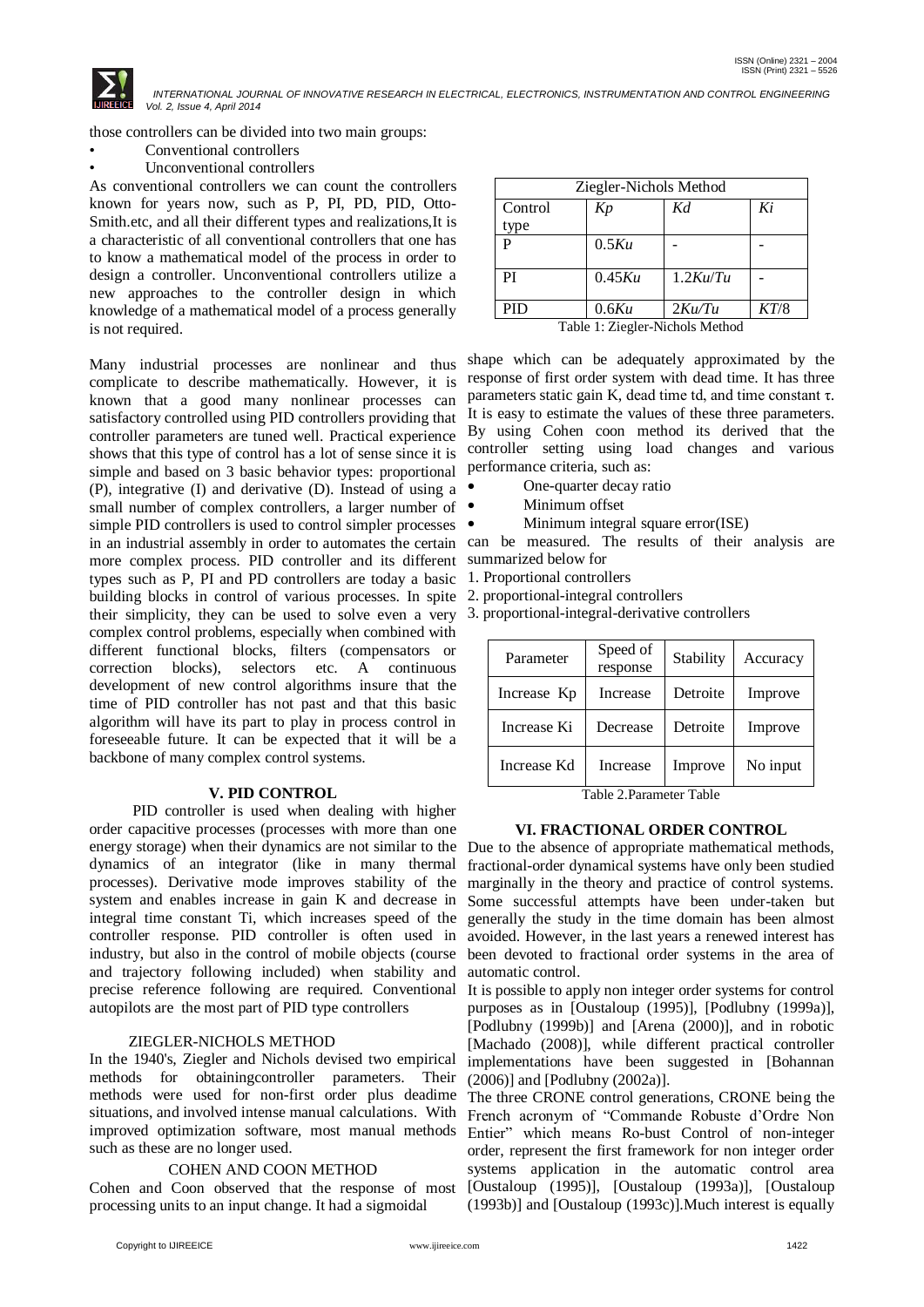

devoted to P IλDμ parameters tuning, see for example [Vinagre (2006a)], [Valerio (2006)], [Vinagre (2006b)] and [Caponetto (2004)].

P IλDμ has been introduced in [Podlubny (1999a)] and in the same paper a better response of this type of controller was demonstrated, in comparison with the classical PID, when used for the control of fractional order systems. A frequency domain approach by using P IλDμ controllers is also studied in [Vinagre (2006b)].

The authors in [Caponetto (2006)] and [Caponetto (2008a)] proposed an analog implementation of the noninteger order integrator based on Field Programmable Analog Arrays, (FPAAs), able to implement P IλDμ controller

All over the world a lot of control systems are operated by using industrial PID controllers. Thanks to the widespread industrial use of PID controllers, and even a small improvement in PID features can achieved by using P IλDμ.

The mathematical equation of P IλDμ can be given by

$$
C(s) = K_p + \frac{K_i}{S^{\lambda}} + K_d s^{\mu}
$$

During the last decades, numerous methods have been developed for the setting of the parameters of P, PI, and PID controllers. Some of these methods are based on characterizing the dynamic response of the plant to be controlled by using a first-order model with time delay(FOTD). It is interesting to note that even though  $K_d=0.05$ most of these tuning techniques provide satisfactory results, the set of all stabilizing PID controllers for these first-order models with time delay remains unknown.

In an earlier work, [Bhattacharyya (2000)], a generalization of the Hermite-Biehler theorem was derived and was then used to compute the set of all stabilizing PID controllers for a given linear, time invariant plant, described by a rational transfer function. The approach developed [Bhattacharyya (2000)] constitutes the first attempt to find a characterization of all stabilizing PID controllers for a given plant. However, the synthesis results presented in that reference cannot be applied directly to plants containing time delays since these were obtained for plants described by rational transfer functions.

#### **VIII. RESULT**

The mathematical model of kiln process is identified in the laboratory conditions using MATLAB simulations and this process model is used for implementing FOPID controller in simulation environment.

Rpm data is feed as input and Temperature data feed as output. These data are imported to MATLAB work space and then the means are removed from the work space data by pre-processing.the estimated transfer function is obtained by using P2D method(two poles) and this shown below. The obtained transfer function is a second order system with model reduction technique.

PID controller is implemented for the estimated transfer function and the values of  $K_p$ ,  $K_i$ , and  $K_d$  are calculated using Zeigler-Nichols tuning method.

| Data/model Info: P2D                                                                                                 | ⊡<br>ΣS                                      |
|----------------------------------------------------------------------------------------------------------------------|----------------------------------------------|
| Model name:<br>Color:                                                                                                | P <sub>2D</sub><br>[0, 0, 1]                 |
| Kp<br>$G(s) = -$<br>$(1+Tp1*s)(1+Tp2*s)$<br>with $Kp = 1.0781$<br>$Tp1 = 60.566$<br>$Tp2 = 18.934$<br>$Td = 30$<br>∢ | ▴<br>--------------- * exp(-Td*s)<br>Ξ<br>m. |
| % Import KILN data<br>KILN datad = detrend(KILN data,1)<br>P2D = pem(KILN datad,'P2D');                              | Diary And Notes<br>▴                         |
| Present                                                                                                              | Close<br>Help                                |

Figure 4: Obtained Transfer function

The estimated transfer function is given below,

$$
G(s) = \frac{1.0781}{1146.4s^2 + 79.49s + 1}
$$

The obtain values of the PID controller are,



Figure 6: PID Controller Design



Figure 7: FOPID Controller Design

The outputs of the PID and FOPID are compared in the graph shown below